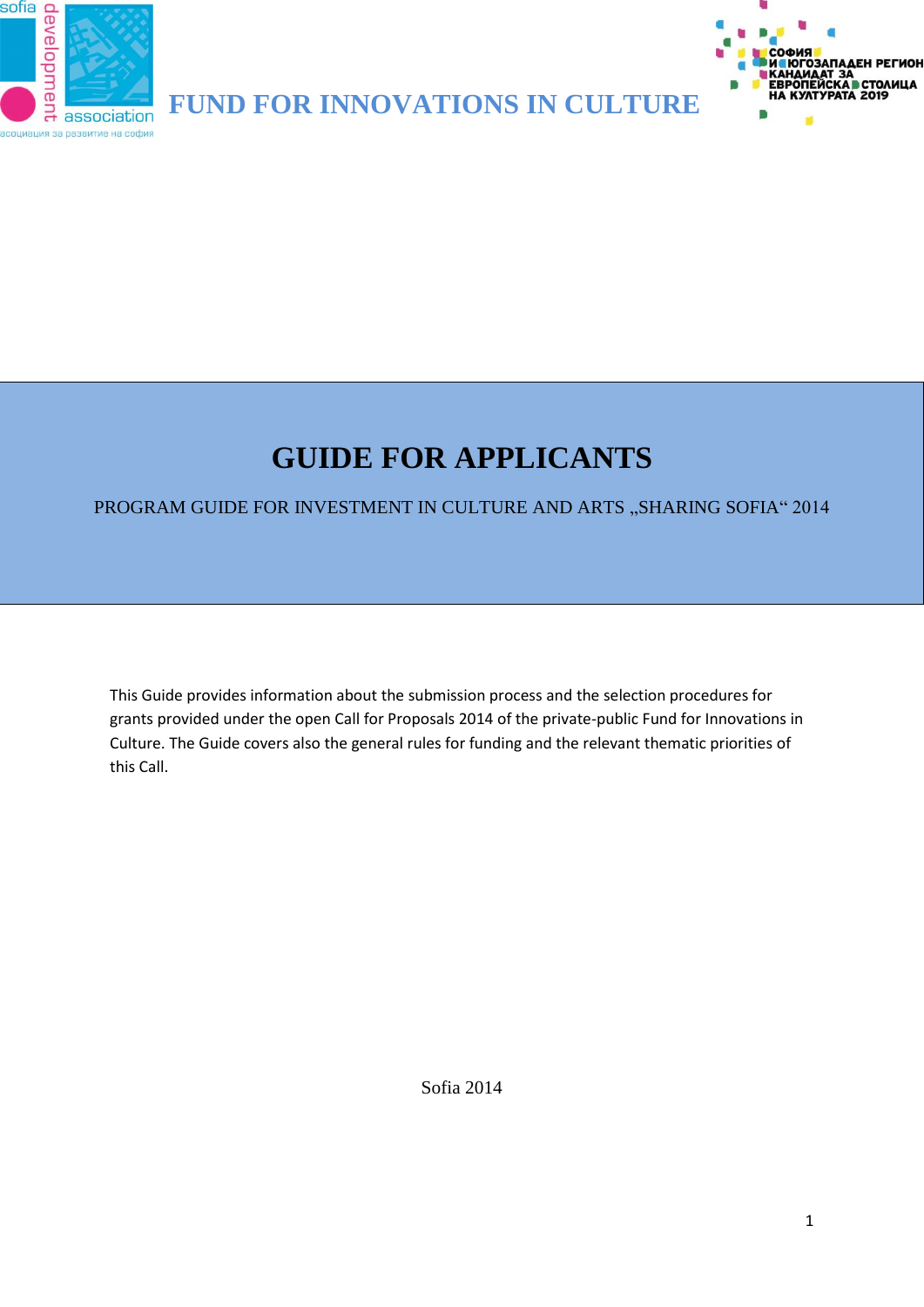## **TABLE OF CONTENTS**

| ANNEX 1: DECLARATION FOR COMMITMENT AND VOLUNTARY PARTICIPATION 15 |  |
|--------------------------------------------------------------------|--|
|                                                                    |  |
|                                                                    |  |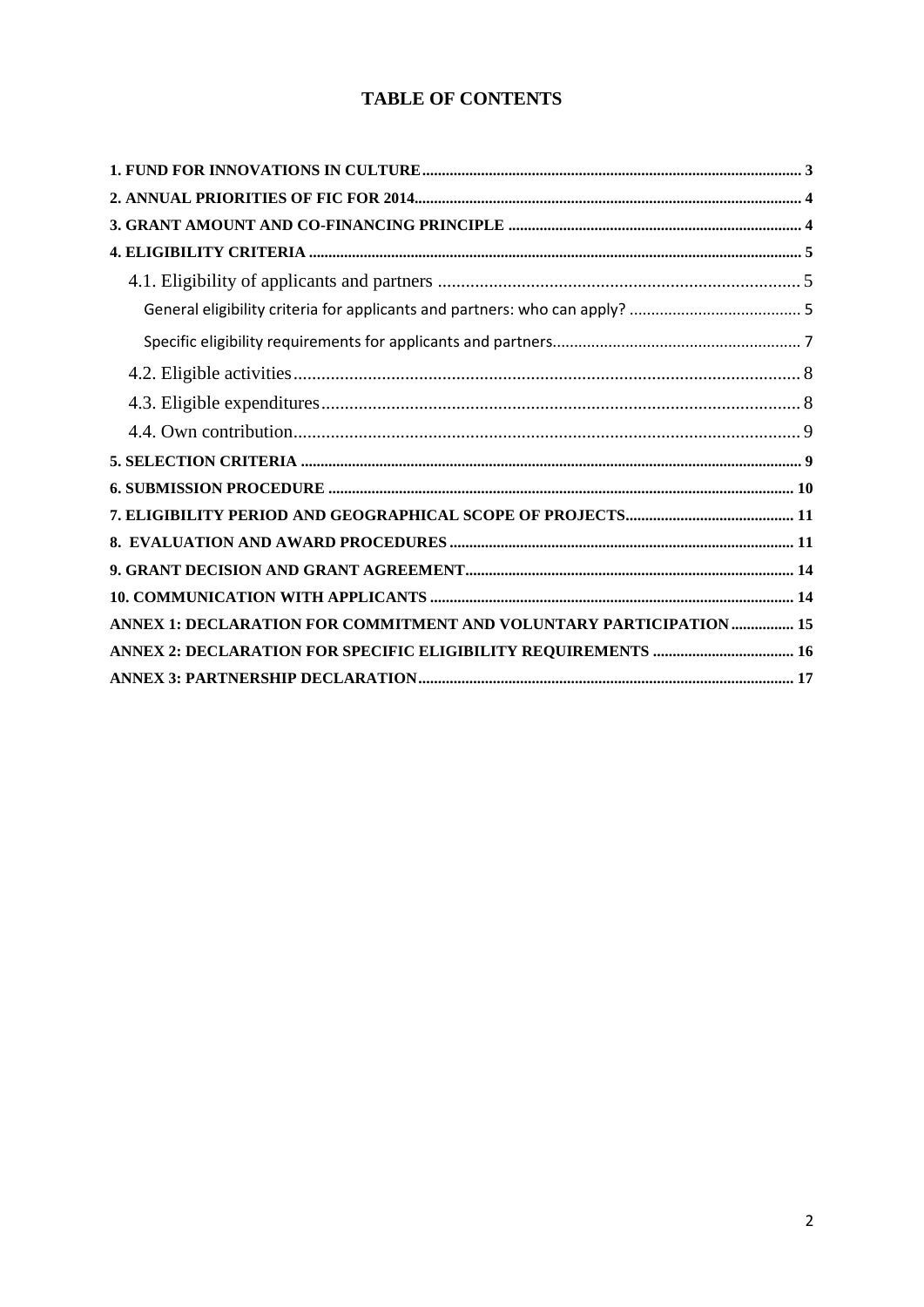# <span id="page-2-0"></span>**1. Fund for Innovations in Culture**

**The Fund for Innovations in culture was established with Decision 429 of Sofia Municipal Council. The first open call for proposals has become possible with the financial assistance of the following benefactors:**

## **SOPHARMA AD KRIB МОBILTEL ЕАD SHARLOPOV HOTELS GLAVBОLGARSTROY CHOUCHKOV BROTHERS SOFIA MUNICIPALITY Individual donors**

#### **Мission**

The mission of the Fund is to work towards creating and promoting models for sustainable development of culture in Sofia and improving the quality of life of its citizens through effective management of financial resources and the development of local philanthropy.

#### **Goals**

- To support the development of creativity and innovation in culture in Sofia
- To support the development and establishment of cultural values, encouraging young artists, and citizen participation in the cultural life in Sofia
- To pool resources and create cross-sectoral partnerships to solve local problems in the field of culture and education.

#### **Relevant Strategic Documents:**

**The Fund for Innovations in Culture (FIC) is established to support the strategic priorities for the development of culture in Sofia, enshrined in the long-term strategy fro culture, Sofia-Creative Capital.** The Fund's specific focus is on Strategic Horizontal Policy 3, Innovations and Opening-up, which aims at fostering new cultural forms, new styles, genres and approaches, as well as introducing new technologies to encourage experimentation and innovations, specifically in the interpretation and linkages between cultural heritage and contemporary culture.

**The Fund is an important instrument aimed at achieving the goals and specific objectives of the project bid of Sofia and the Southwest Region** *Sharing Sofia,* **for the title European Capital of Culture.** The Fund will support the city's concerted efforts in the coming years to make its debut on the European modern cultural scene and to assert itself as a true European city and destination of the new generation.

**The Fund for Innovations in Culture will contribute to achieving the goals and specific tasks of the Еurope 2020 strategy for smart, sustainable and inclusive growth,** by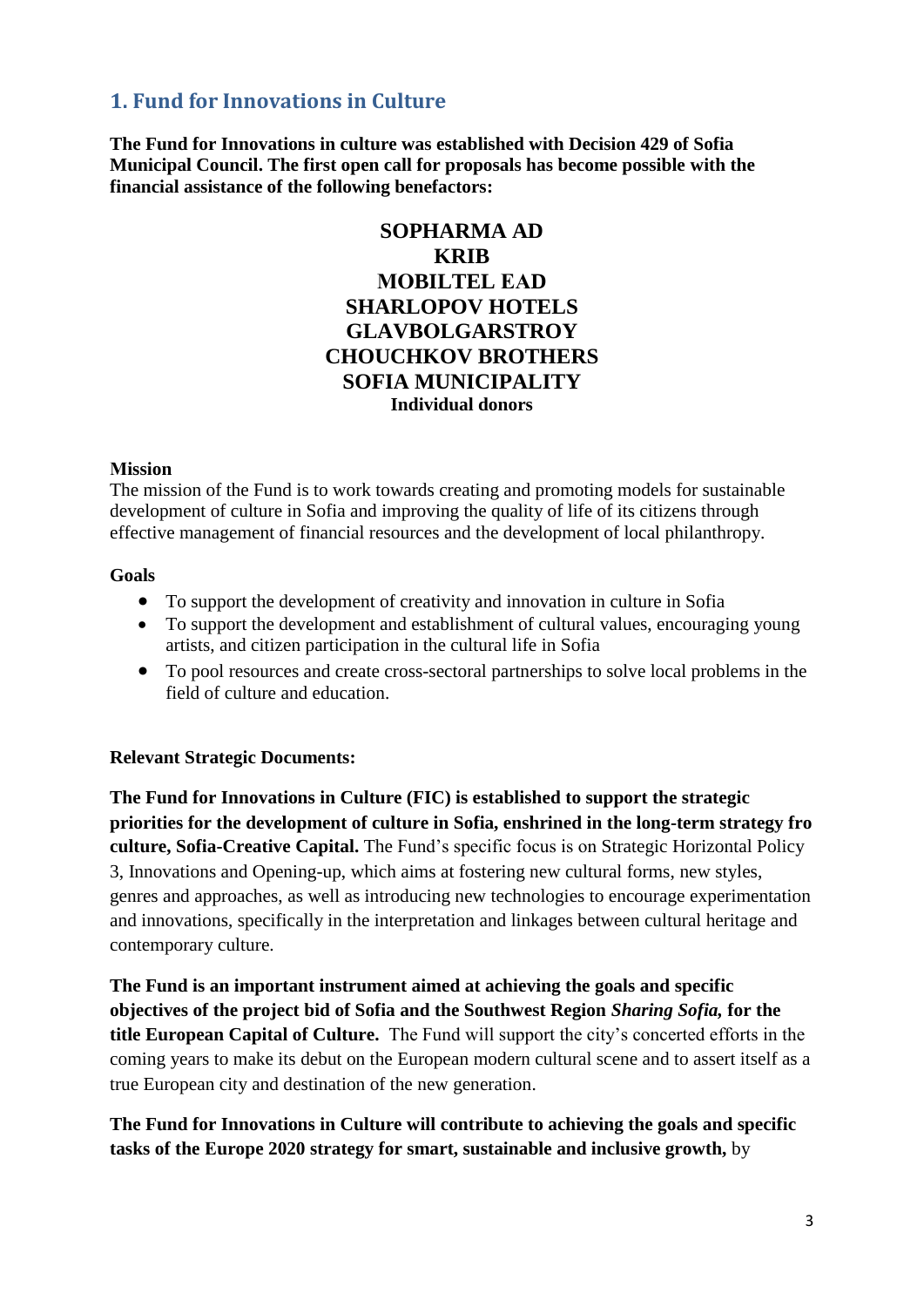promoting creativity, the development of new skills for new jobs, artistic experimentation, and innovative rethinking of the urban environment through contemporary arts and culture.

# <span id="page-3-0"></span>**2. Annual Priorities of FIC for 2014**

The program of the Fund for Innovations in Culture for 2014 is aimed at establishing a platform for artists and cultural operators who can offer an innovative vision of the future.

The Fund's first program will support projects proposing an innovative interpretation of the creative program of Sofia and the Southwest Region *Sharing Sofia,* with a special attention to **Season 3 Future Reflective: Sharing Possibilities, Sharing Creativity, Sharing Dreams**. (The full text of the creative program Sofia 2019 is available at [www.sofia2019.bg\)](http://www.sofia2019.bg/)

The challenges we face today, such as expanding urbanization, ageing population, the crisis of the current economic paradigm coupled with a growing shortage of natural resources, the emergence of new business models and the need for sustainable development, are clear indications that by 2050 our way of life will be radically different. In this context, the arts and culture could very likely become key factors enabling the human adaptation to the future.

How can society best tackle these challenges? Which learning models and business concepts will dominate in the coming years? Is planned obsolescence itself going to expire? Do we have today the tools needed for a radical transformation into the future, using culture as a driving force of change?

Considering these issues and the role of arts and culture for the future, the Fund invites project promoters to present applications focusing on innovative research, pilot initiatives for artistic platforms and cooperation models between art, science, new technologies and the city of the future.

Financial support will be given to projects which focus on innovations as entirely new instruments or forms of intervention or which seek to improve already existing innovations.

Project promoters are encouraged to observe the principles of sustainable development and reducing the negative environmental impact in the implementation of their projects. This involves a wide spectrum of themes ranging from sustainable urban transport, waste management and efficient use of resources.

Particular attention will be given to projects promoting new partnerships and joint initiatives between cultural operators from Sofia and the Southwest region. At least one of the planned events must take place in Sofia.

# <span id="page-3-1"></span>**3. Grant Amount and Co-financing Principle**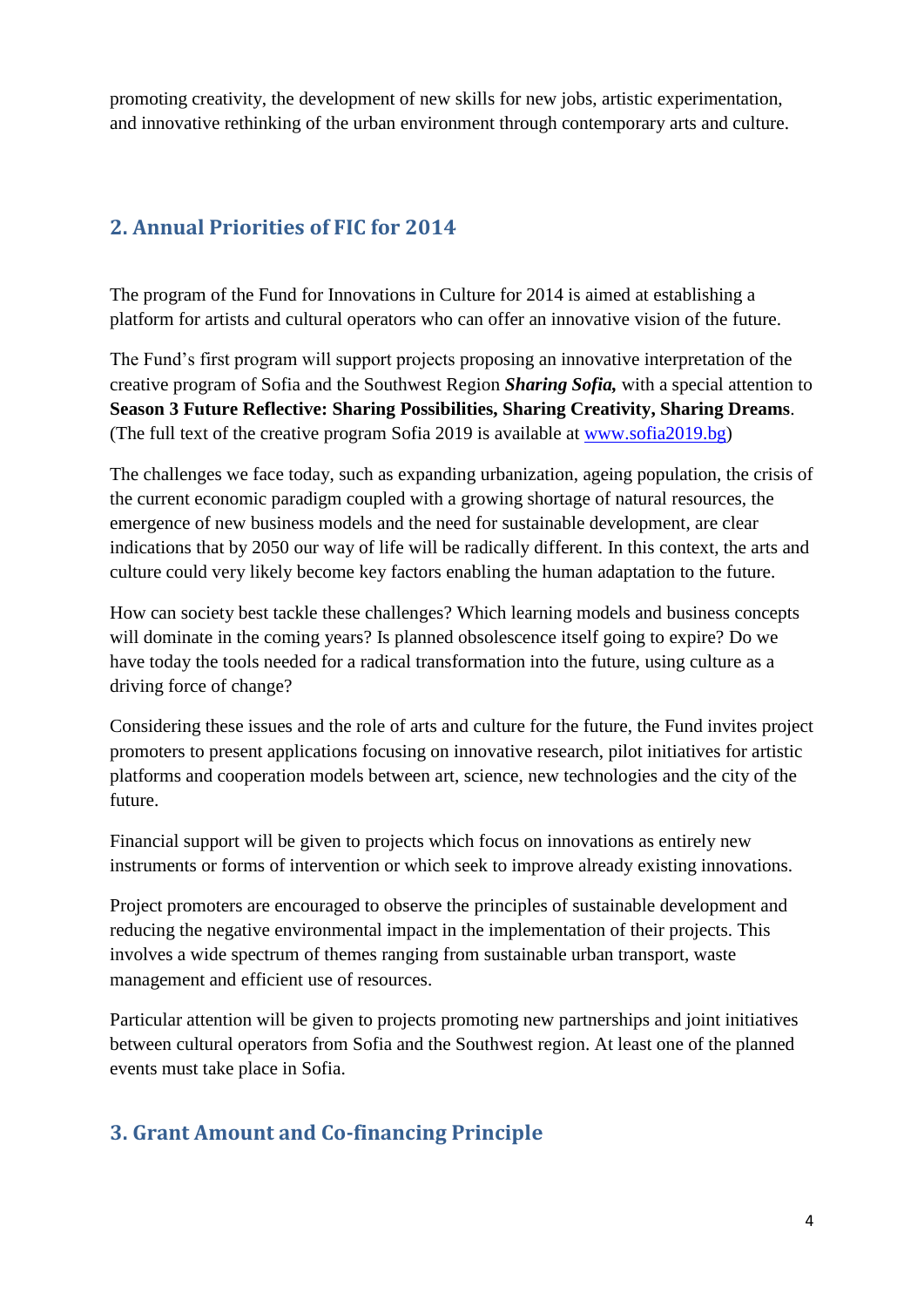#### **For NATURAL PERSONS:**

Minimum eligible grant: 1 000 BGN (one thousand leva)

Maximum eligible grant: 2 000 BGN (two thousand leva)

Percentage of own contribution by the beneficiary: minimum 10% - maximum 40% оf the total eligible project costs.

#### **For LEGAL ENTITIES:**

Minimum eligible grant: 5 000 BGN (five thousand leva)

Maximum eligible grant: 8 000 BGN (eight thousand leva)

Percentage of own contribution by the beneficiary: minimum 10% - maximum 40% оf the total eligible project costs.

# <span id="page-4-0"></span>**4. Eligibility Criteria**

In order to be eligible, grant applications must fully comply with all the criteria presented in this Guide and have to be submitted within the deadlines.

The eligibility criteria are divided into four main categories:

- Applicant and partners;
- Eligible activities;
- Eligible expenditures:
- Own contribution.

# <span id="page-4-1"></span>**4.1. Eligibility of applicants and partners**

<span id="page-4-2"></span>**General eligibility criteria for applicants and partners: who can apply?** 

Definition of terms used:

**"Applicant organisation/beneficiary":** any natural person or organization with legal personality, or associations thereof, submitting a proposal for a project within the scope of the current program.

**"Partner or co-beneficiary":** any natural person or organization with legal personality, or associations thereof, participating in the preparation and/or the technical and/or financial implementation of the project activities eligible for co-funding as described in the application form.

Eligible applicants and partners of this Call for Proposals are:

- **Natural persons (private individuals) living and working on the territory of Sofia or the Southwest region;**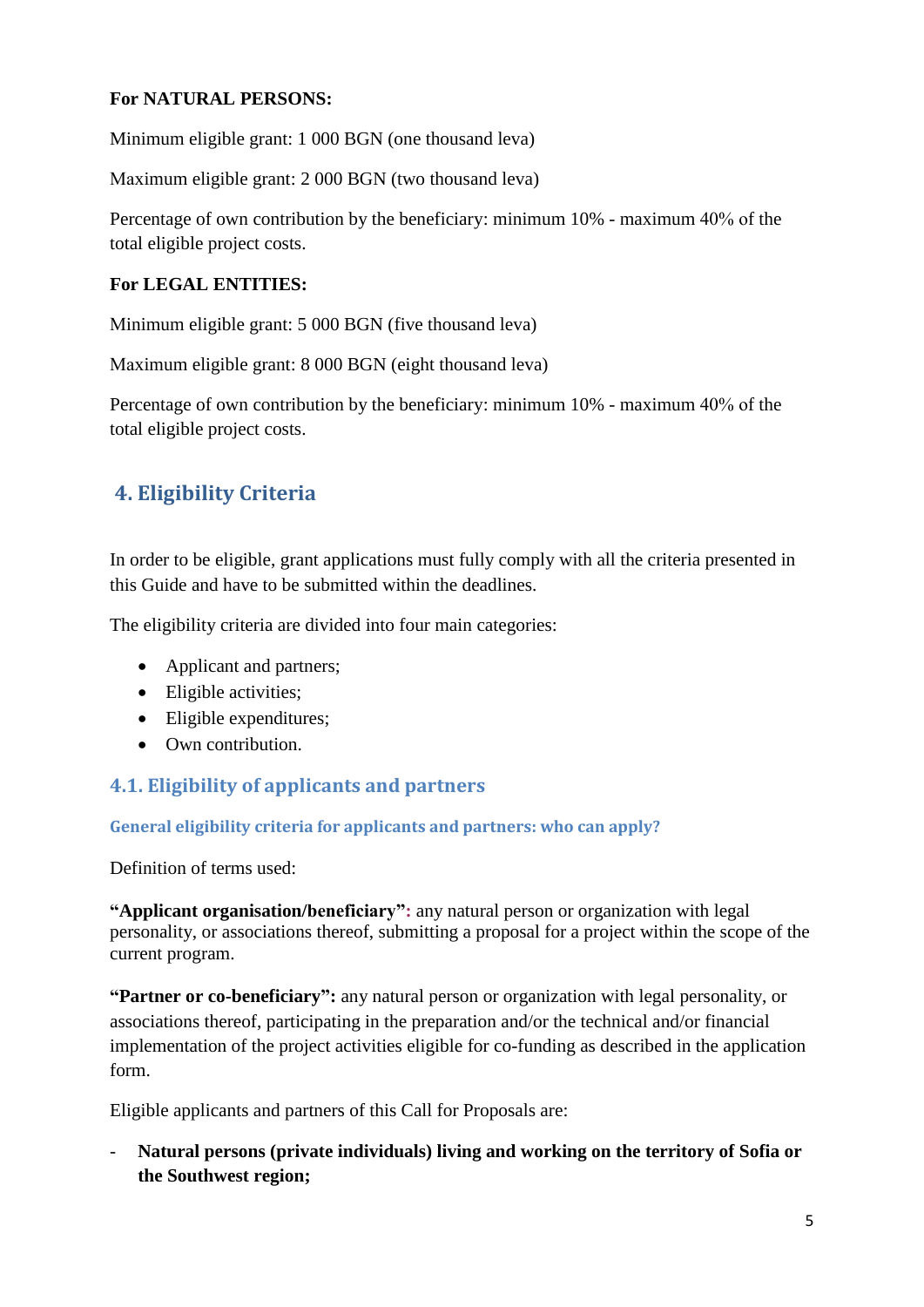- **Eligible applicants – natural persons – must have their permanent residence on the territory of the Southwest Region**
- **Legal entities registered according to the Law for the Non-profit Legal entities as well as academic institutions with a registered seat and activity on the territory of Sofia or the Southwest region.**

The Applicant organisation/beneficiary is legally responsible for the development, overall management and implementation of the project, jointly with the partner/s. The applicant cannot serve as an intermediary between organizations.

#### *Important:*

**At the stage of application, the following documents must be submitted by the Applicant (scanned copies of the document):**

**FOR LEGAL ENTITIES**: Declaration of Commitment and Voluntary Participation in the Program; Declaration for Specific eligibility requirements; Budget form, completed, with a stamp and signature of the legal authorized representative of the applicant organization.

**FOR NATURAL PERSONS:** Declaration for Commitment and Voluntary Participation in the Program; Declaration for Specific eligibility requirements; Budget form, completed and signed by the Applicant;

**FOR PARTNERS** (if applicable): Partnership Declaration.

#### *Important:*

At the stage of Conclusion of the Grant Agreement, all applicants must submit:

 Originals of the Declarations referred to above, as well as originals of the following documents:

(for Legal entities):

- Certificate for Current Legal Standing of the applicant organization, issued not earlier than 3 months before the application deadline;
- Copy of the organization's BULSTAT registration, signed, with a Certified True Copy Stamp;
- Copy of the VAT registration (if applicable), with a Certified True Copy Stamp;
- Certificate of No State Tax Owed. The document is issued by the Territorial Directorate of the National Revenue Agency;
- Certificate of No Tax Owed to Sofia Municipality. The document is issued by the Local Taxes and Fees Department of the respective District Administration of Sofia Municipality;
- Declaration, signed by the legal authorized representative/s of the applicant organization, certifying that the organization has not failed to meet its contractual obligations under a previous grant award procedure from Sofia Municipality and has not been found guilty of fraud or any other illegal activities detrimental to the Union's financial interests.

Natural persons must submit the following documents (original documents):

• Certificate of No State Tax Owed. The document is issued by the Territorial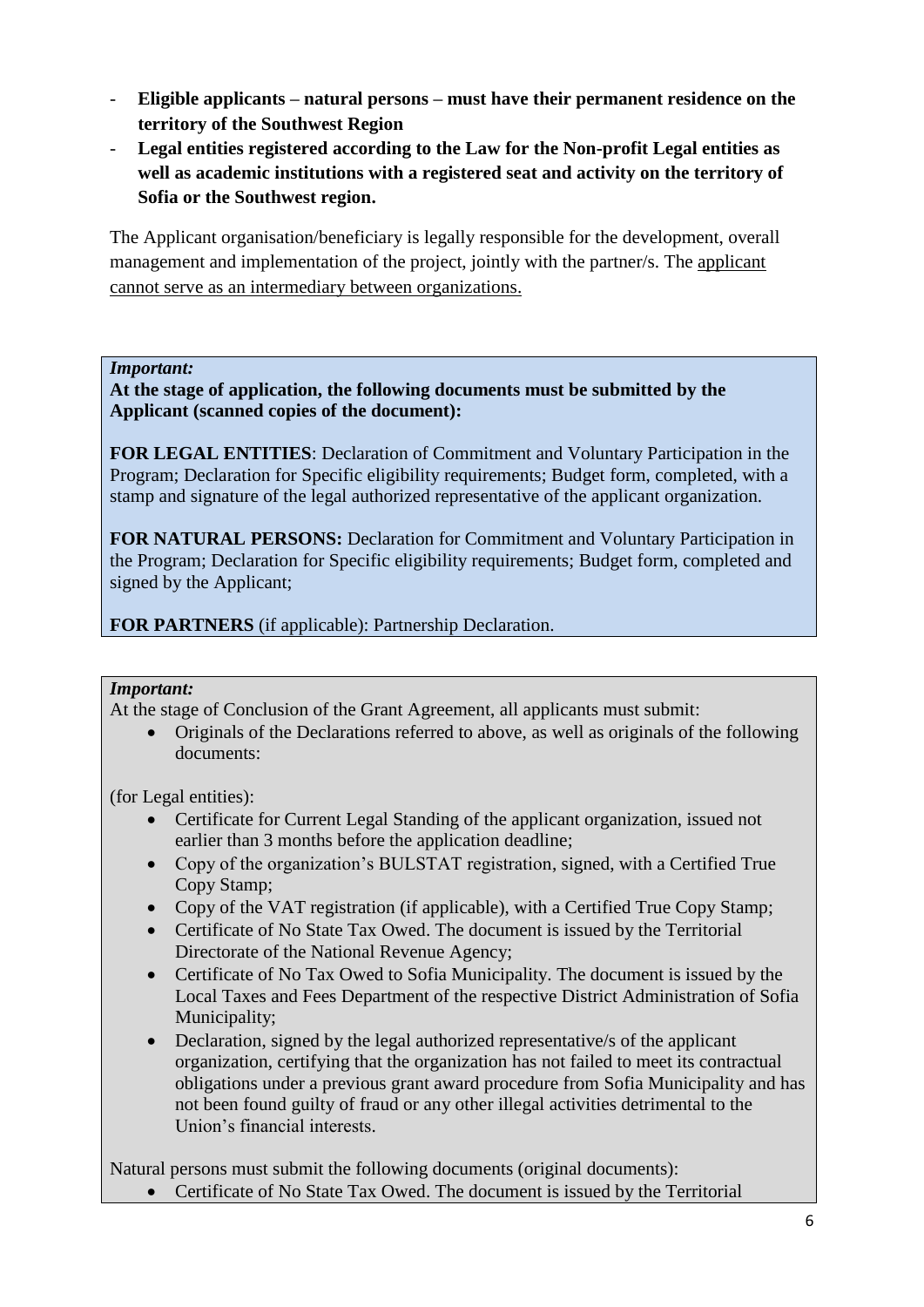Directorate of the National Revenue Agency;

- Certificate of No Tax Owed to Sofia Municipality. The document is issued by the Local Taxes and Fees Department of the respective District Administration of Sofia Municipality;
- Proof of legal residence (valid Personal Identification Card);
- Current bank account.

For partners: all of the above documents depending on the applicant's legal status (for natural persons or legal entities).

#### *Important:*

Applicants as well as their partner/s will be excluded from participating in the Call if they are in any of the following situations:

- Have made an attempt to receive inside information or to influence in any way the decisions of the Evaluation Committee in the process of evaluation and selection of proposals under this Call;
- Are subject to conflict of interests according to art. 52 of Regulation (EO)1605/2002 for the avoidance of conflict of interests.

#### <span id="page-6-0"></span>**Specific eligibility requirements for applicants and partners**

- They have no outstanding financial obligations to Sofia Municipality;
- They have not been found guilty and convicted of any offence against property, or they have been acquitted of such charges;
- They are not municipal councilors and/or persons employed in the administration of Sofia Municipality and/or representatives of Sofia Municipal Council and the administration of Sofia Municipality who are currently in management positions in the applicant organization (members of the organization's managing board, supervisory board, executive director);
- They have not been found guilty of misuse of EU funds;
- They have not failed to meet their contractual obligations under a previous grant award procedure from Sofia Municipality;
- They have not been found incompliant, by a judgment of a competent authority, with their obligations relating to the payment of social security contributions or the payment of taxes in accordance with the legal provisions of the state or of Sofia Municipality, with the exception of cases when the competent authority has granted deferment or forbearance of payments.

#### *Important:*

In order to reduce the paperwork, applicants and partners are required to sign a declaration (Annex 2) certifying they are not in any of the situations referred to above. If the \***applicant** is found guilty of misrepresenting the information required under this grant award procedure, the applicant may be excluded from participating in other grant programs of Sofia Municipality for 2 years.

\***Applicant** is any natural person or legal entity, or an authorized representative of legal entity and will be considered in default also in cases when the same applicant submits an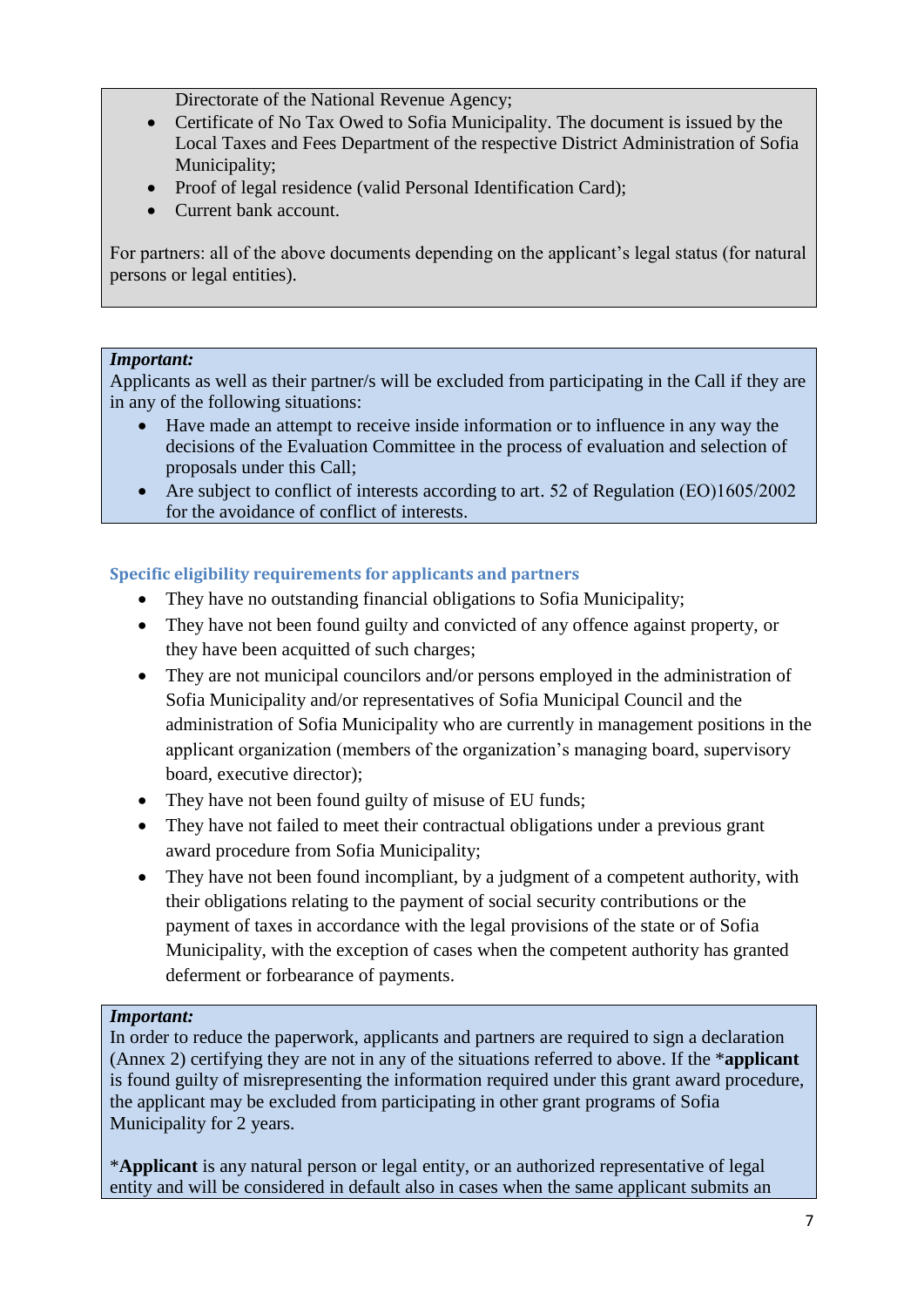application on behalf of another legal entity in future calls for proposals of the FIC or other programs of Sofia Municipality.

## <span id="page-7-0"></span>**4.2. Eligible activities**

The following activities are eligible for funding:

- Materials for making artistic products, performances, installations, urban environment interventions;
- Travel on the territory of the Southwest Region (only if it is linked directly to the artistic activities of the project);
- Information events, campaigns, media coverage;
- Fees for artistic activities:
- Rental of room/facilities and equipment, only if they are linked directly to the presentation of an artistic product;
- Project management (not exceeding 10% of the total project budget).

*Important:* No supporting documents are required for project management expenses.

## <span id="page-7-1"></span>**4.3. Eligible expenditures**

- Costs for buying materials needed for making an artistic product, installation, intervention in urban environment;
- Fees for artistic activity;
- Publication costs:
- Other costs dully justified as necessary for the implementation of the project.

The following activities and costs are **not** eligible for funding:

- Costs incurred prior to the award and conclusion of the grant agreement;
- Costs for buying long-term assets;
- Costs for the maintenance and upkeep of a building, utilities, debt, bank fees, office rent and utilities/consumables, unless they are included in the project management expenditures;
- Projects which have already received funding for the same activities from municipal and state bodies;
- Investment projects and construction works;
- Developing advertising materials, catalogues, websites and other information products which are not innovative in character or have no innovative artistic value and/or do not facilitate a concrete creative process;
- Projects not in compliance with the Copyright Act and other intellectual property acts;
- Purchasing of art works (visual arts and music);
- Celebration of personal anniversaries, jubilees, etc.;
- Projects which violate human rights or instigate conflict and confrontation on the basis of religious or ethnic origin;
- Activities discriminating against groups and sub-cultures on the basis of gender or sexual orientation, or which represent these groups in derogatory ways;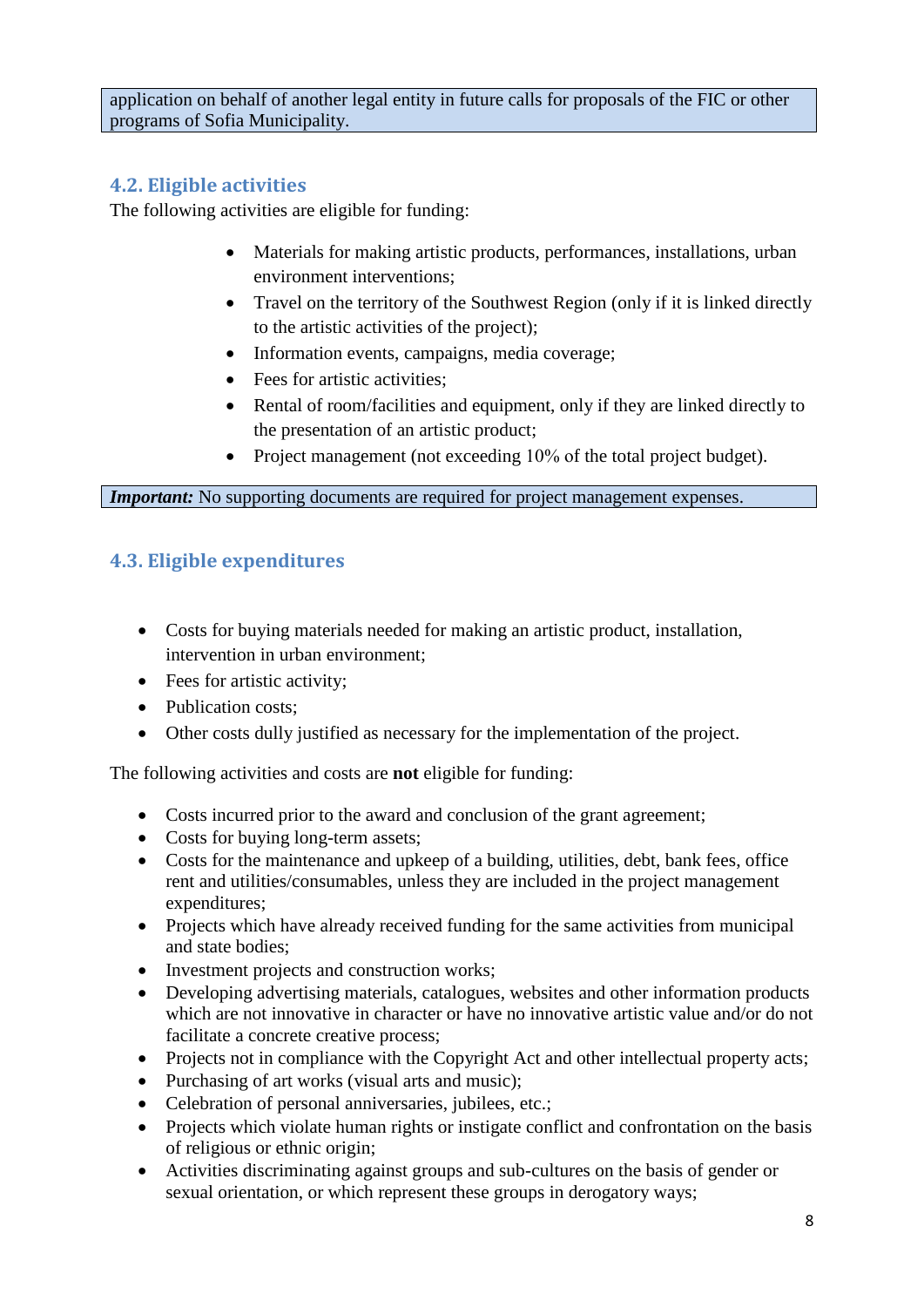Activities of or in support of political parties.

## <span id="page-8-0"></span>**4.4. Own contribution**

Applicants must provide own contribution in the amount of 10% (minimum) or 40% (maximum) of the total project costs.

#### *Important:*

To reduce the bureaucratic burden on the applicant, no documents are required to verify financial capacity and the availability of funds (such as bank statements, etc.) Beneficiaries must provide supporting documents for their own contribution in the final financial report, submitting copies of invoices and proof of payment/s, verifying that the funds have been used for project activities. The invoice must include the project title or grant agreement number.

## <span id="page-8-1"></span>**5. Selection Criteria**

- Eligible for funding are projects in any field of contemporary art (performance arts, visual arts, literature, film, new media) or multi-disciplinary projects.
- Project proposals offer innovative interpretations of the theme *Sharing Sofia*, with a special focus on **Season 3 Future Reflective: Sharing Possibilities, Sharing Creativity, Sharing Dreams**, showing a variety of perspectives and cultural diversity.
- Projects generate artistic results through public outreach components (e.g. exhibitions, performances, new curation decisions, temporary transformations of urban environment, use of new technologies, etc.)
- The project goals, target groups and activities are well thought-out, they are realistic and well justified.
- Priority will be given to young artists between 18 and 30 years old.
- The project pays special attention to the audiences and creatively seeks to provoke their "involvement" not only as passive spectators/listeners but as active participants.
- The project activities take place in at least one of the residential areas in the periphery of the city, and employs artistic elements specifically designed to involve hard-to-reach publics, in particular children and youth, people with special needs or disabilities.
- The project involves creative partnership between cultural operators from Sofia and the Southwest region, and at least one of the events takes place on the territory of Sofia Municipality;
- The project offers innovative interpretation of traditional and well-known cultural places, with a special focus on the incorporation of cultural heritage in the changing city, as well as saturating with cultural content nonconventional cultural zones and spaces;
- The project involves an educational element, aimed at enhancing the knowledge, skills, and attitudes of the audience or the artists in the chosen thematic area, and fosters interactive partnerships between cultural institutes/organizations and schools.
- The project employs non-traditional tools for information and publicity, provided their use is well justified, including new technologies and multilingual content.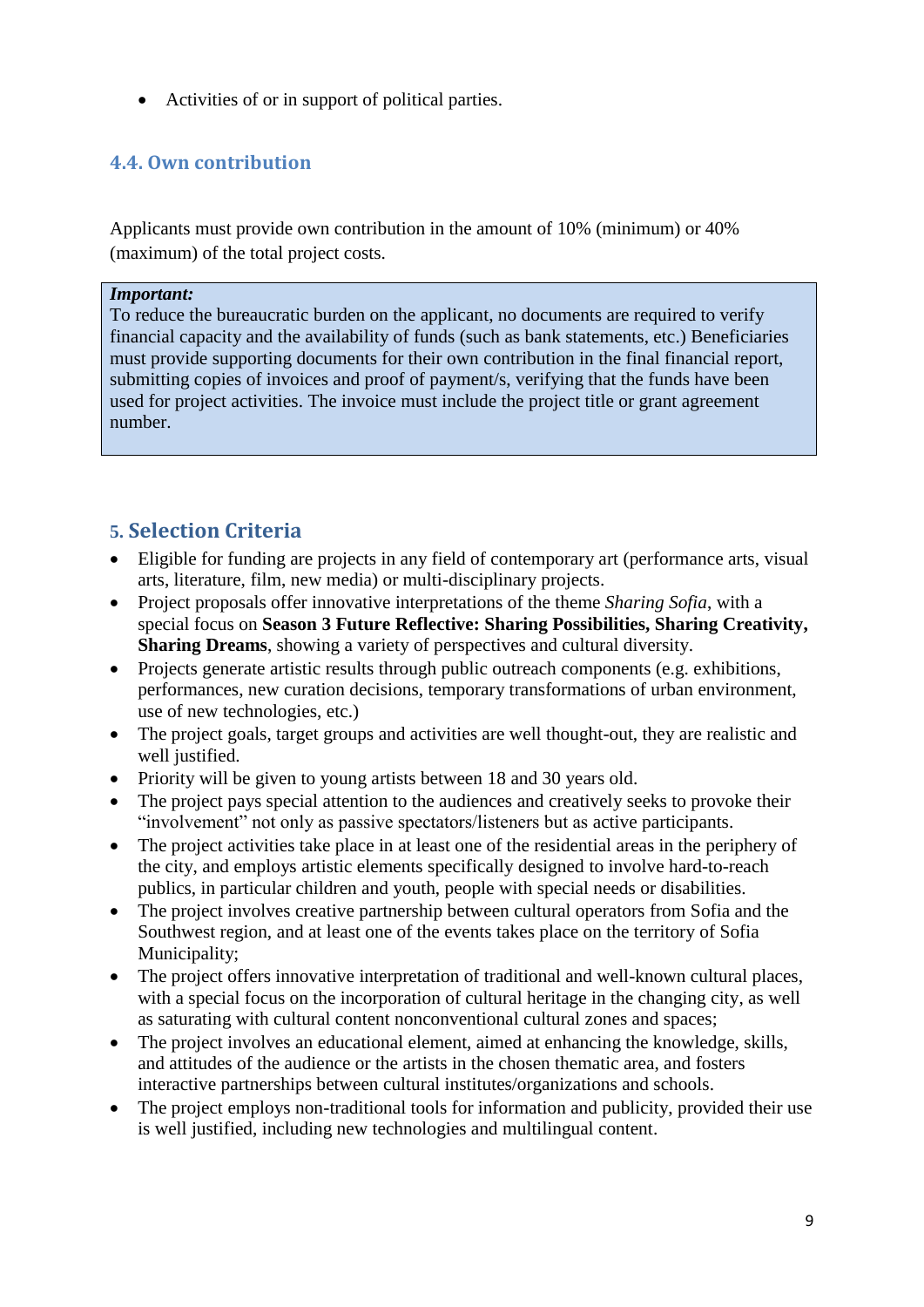# <span id="page-9-0"></span>**6. Submission Procedure**

Application forms can be completed in Bulgarian or English.

The Fund for Innovations in Culture encourages the electronic submission of project proposals.

All project proposals have to be submitted using the grant application electronic form; the required supporting documents (scanned copies of the originals) must be attached to the application form. Applicants can find the application electronic form (eForm) and information regarding the submission procedure at the following address [www.sofia-da.eu.](http://www.sofia-da.eu/)

Upon successful submission of the eForm, the system will automatically send a copy of the submitted documents to the e-mail the applicant has indicated for correspondence in the application form.

The e-mail notification of the successfully submitted application will contain the completed electronic form with all attachments, and the time and date of submission.

*Important:*

The eForm **will not automatically save** the information entered. You must complete all of the data fields of the eForm, attach the required documents, and send the application form. It is recommended that you develop your project proposal in a separate file and then copy/paste the relevant texts to the electronic form.

# **Important: The deadline for electronic submission of proposal is 23 September 2014, by 17:00 EST.**

If technical difficulties prevent the electronic submission of the proposals, applicants can submit paper copies of the project proposal by

#### **September 24, 2014, 17:00 EST, in the office of Sofia Development**

**Association, at the following address:** Sofia 1463, 92 Patriarh Evtimiy Blvd.

*Important:*

**In order to encourage electronic submission**, a**pplications submitted on paper will be penalized by taking 5 points off the overall project assessment score.** 

Please note that, although the electronic submission system is able to deal with multiple applications at the same time, and to avoid technical failure, it is advisable **not to wait until the last moment to submit your application**.

*Important*: Project proposals received after the deadline will not be considered. Applications received after the deadline but postmarked with a date prior to the deadline will be rejected. The FIC is not responsible for delays in delivery by a courier and will not accept late submissions.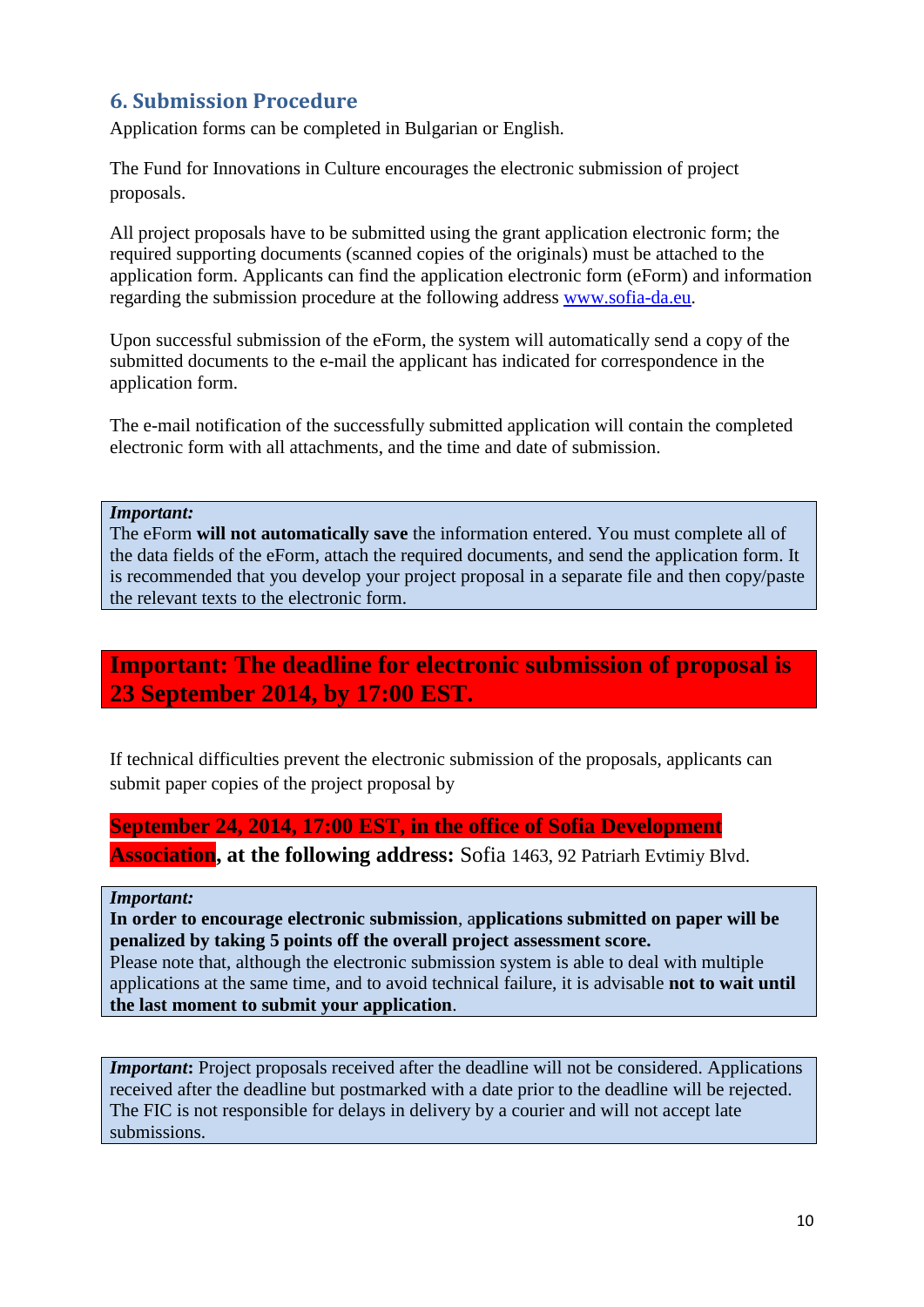# <span id="page-10-0"></span>**7. Eligibility Period and Geographical Scope of Projects**

Project activities should be implemented on the territory of Sofia and the Southwest region. At least one of the events must take place on the territory of Sofia.

Eligible activities must be implemented between **1 November 2014 – 30 Аpril 2015.**

# <span id="page-10-1"></span>**8. Evaluation and Award Procedures**

Eligible applications received by the application deadline will be evaluated on the basis of the criteria described in the Guide for Applicants, the Eligibility Checklist and the Project Score Card.

The award criteria cannot be changed during the evaluation procedure. Scores proposed by the Evaluation Committee are recorded in the Project Score Card.

The evaluation procedure of the applications includes:

- Eligibility and selection criteria (Eligibility checklist);
- Quality assessment against award criteria (Project Score Card).

The Evaluation Committee appointed by the Director of the FIC evaluates the applications on the basis of the following eligibility, exclusion, and selection criteria:

- Project proposals have been submitted by the deadline. Applications received after the deadline will not be considered.
- The project proposal meets the eligibility and exclusion criteria (Eligibility checklist). Applications must include all the required documents and annexes listed above. If any of these requested documents are missing, the application will **not** be eligible.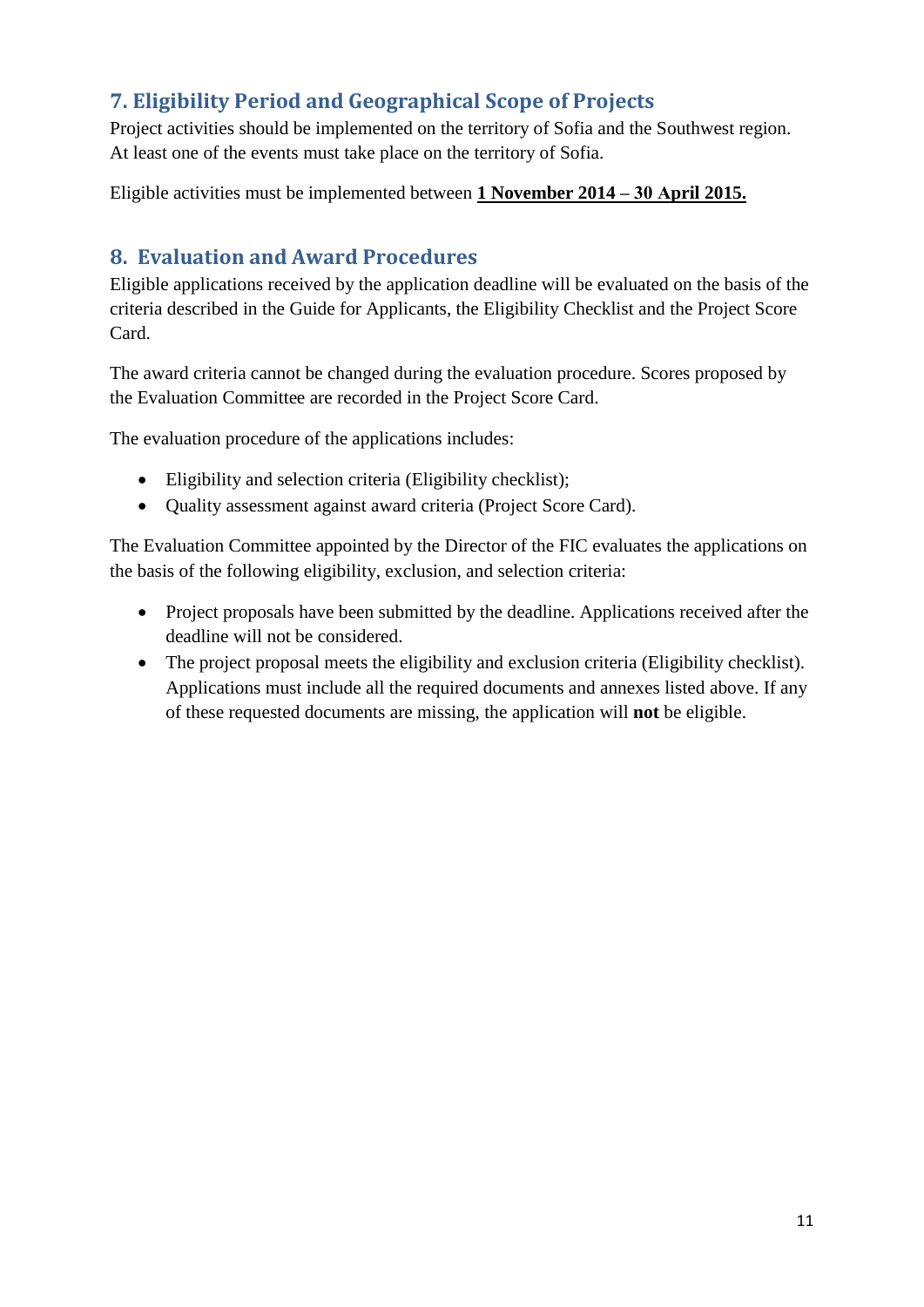#### Eligibility Checklist: Eligibility, Exclusion, and Selection Criteria

*Important:* This checklist is completed by the Eligibility Committee. Applicants can use the checklist to ensure they meet the eligibility criteria but should not include the list with the project proposal.

|                                                                                | YES NO N/A |  |
|--------------------------------------------------------------------------------|------------|--|
| 1. The application is submitted using the application form and all other       |            |  |
| forms/declarations for this call for proposals.                                |            |  |
|                                                                                |            |  |
| 2. The application form is completed in Bulgarian or English.                  |            |  |
|                                                                                |            |  |
| 3. The budget form is completed and all funding sources are indicated as       |            |  |
| required.                                                                      |            |  |
| 4. Eligibility of the applicant.                                               |            |  |
| 5. The applicant meets the requirement for geographical balance.               |            |  |
| 6. Project activities are eligible.                                            |            |  |
|                                                                                |            |  |
| 7. The project expenditures are eligible.                                      |            |  |
|                                                                                |            |  |
| 8. The project meets the minimum/maximum percentage of the requested           |            |  |
| financial aid.                                                                 |            |  |
| 9. The project includes publicity and visibility activities in accordance with |            |  |
| the Guide for Applicants.                                                      |            |  |
|                                                                                |            |  |
| 9. The project meets the minimum/maximum required amount of own                |            |  |
| contribution.                                                                  |            |  |
| <b>Annexes for Applicants - Natural Persons:</b>                               |            |  |
| Declaration for Commitment and Voluntary Participation in the Program          |            |  |
|                                                                                |            |  |
| Declaration for Specific eligibility requirements                              |            |  |
| Completed and signed Budget Form                                               |            |  |
| <b>Annexes for Applicants - Legal Entities:</b>                                |            |  |
| Declaration for Commitment and Voluntary Participation in the Program          |            |  |
|                                                                                |            |  |
| Declaration for Specific eligibility requirements                              |            |  |
| Completed Budget Form, stamped and signed by the authorized legal              |            |  |
| representative of the organization                                             |            |  |
| <b>Annexes for Partners - natural persons/legal entities</b>                   |            |  |
| Partnership Declaration (if applicable).                                       |            |  |
|                                                                                |            |  |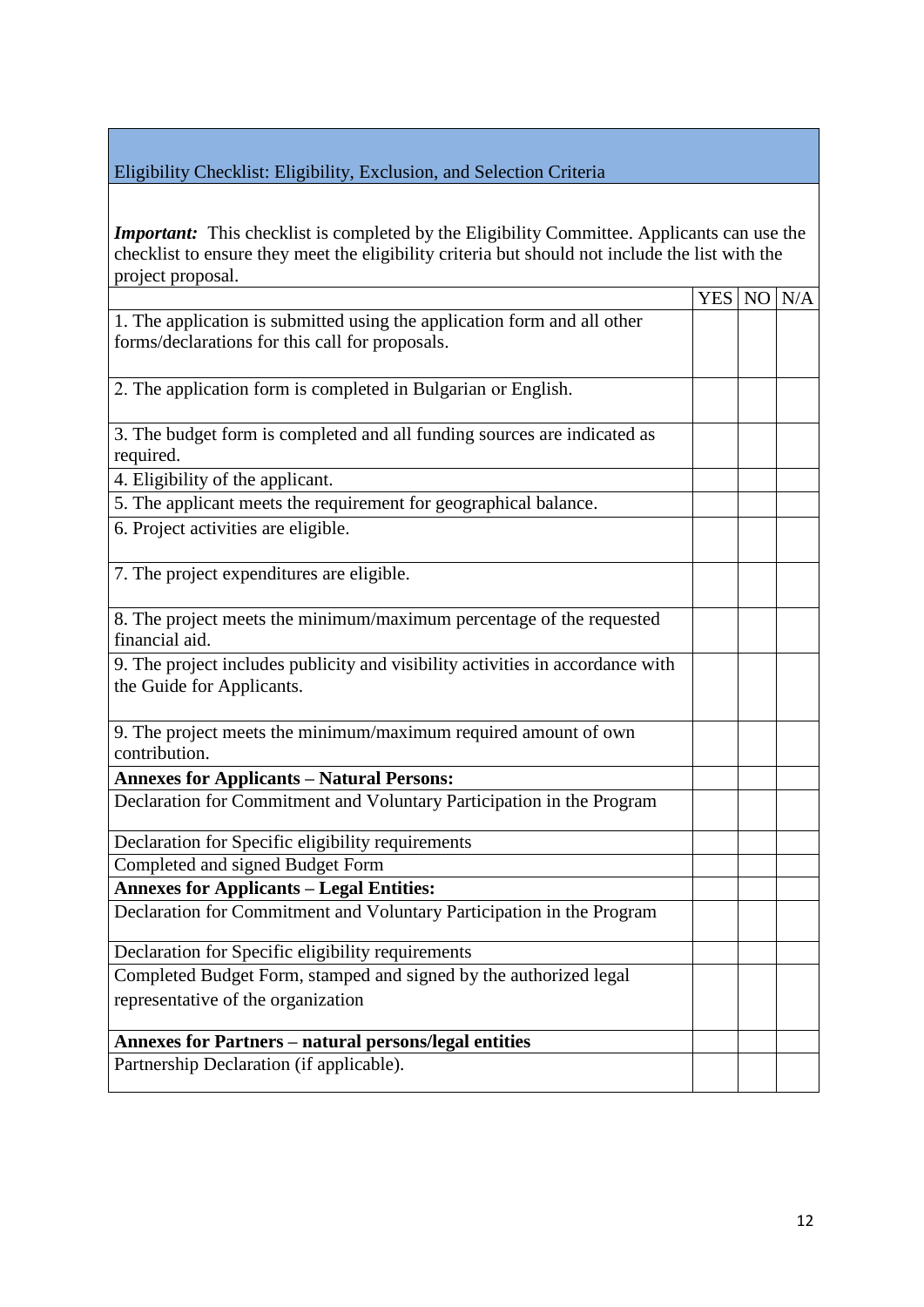| <b>Project Score Card</b>                                                                                                                                                                                                                                                                                                                      |            |
|------------------------------------------------------------------------------------------------------------------------------------------------------------------------------------------------------------------------------------------------------------------------------------------------------------------------------------------------|------------|
| Project Title:                                                                                                                                                                                                                                                                                                                                 |            |
| Evaluator:                                                                                                                                                                                                                                                                                                                                     |            |
| <b>Total score:</b>                                                                                                                                                                                                                                                                                                                            | <b>100</b> |
| 1. Quality of the project idea                                                                                                                                                                                                                                                                                                                 | 10         |
| 1.1. The project idea contributes to the achievement of the goals of<br>FIC (max 5 points)                                                                                                                                                                                                                                                     | 5          |
| 1.2. The project idea contributes to the achievement of the objectives<br>and priorities of the annual program for 2014 (max 5 points)                                                                                                                                                                                                         | 5          |
| 2. Quality of the project goals and activity plan                                                                                                                                                                                                                                                                                              | 15         |
| 2.1. Project objectives are clearly defined and are in line with the<br>FIC's program priorities 2014 (max 8 points)                                                                                                                                                                                                                           | 8          |
| 2.2. The proposed activities are appropriate to reach the project's<br>objectives (max 7 points)                                                                                                                                                                                                                                               | 7          |
| 3. Quality of the target groups                                                                                                                                                                                                                                                                                                                | 10         |
| 3.1. Target groups are clearly identified (max 5 points)                                                                                                                                                                                                                                                                                       | 5          |
| 3.2. The needs of the target groups are taken into account (max 5)<br>points)                                                                                                                                                                                                                                                                  | 5          |
| 4. Quality of the innovativeness and sustainability of the<br>proposal                                                                                                                                                                                                                                                                         | 19         |
| 4.1. The project is innovative at national and regional level (max 4<br>points)                                                                                                                                                                                                                                                                | 4          |
| 4.2. The project is innovative at EU and international level (max 7)<br>points)                                                                                                                                                                                                                                                                | 6          |
| 4.3. The proposal is in line with the principles for sustainable<br>development and reducing the negative impact on the environment<br>(max 5 points)                                                                                                                                                                                          | 5          |
| 4.4. The applicant demonstrates knowledge of similar initiatives at<br>national and European level (max 4 points). This criterion<br>encourages applicants to research other similar initiatives at<br>national level. If such have been carried out, the applicant is<br>encouraged to demonstrate how they will build upon the past results. | 4          |
| 5. Quality of the dissemination plan                                                                                                                                                                                                                                                                                                           | 8          |
| 5.1. The planned activities for information and visibility are<br>innovative, non-traditional and guarantee a maximum public<br>outreach (max 8 points)                                                                                                                                                                                        | 8          |
| 6. Applicant's capacity                                                                                                                                                                                                                                                                                                                        | 15         |
| 6.1. The applicant (and partner) demonstrate sufficient operational<br>capacity and experience to carry out the proposed project (max 6<br>points)                                                                                                                                                                                             | 6          |
| 6.2. The applicant (and partner) show the necessary creative capacity<br>and potential to carry out the proposal (max 9 points)                                                                                                                                                                                                                | 9          |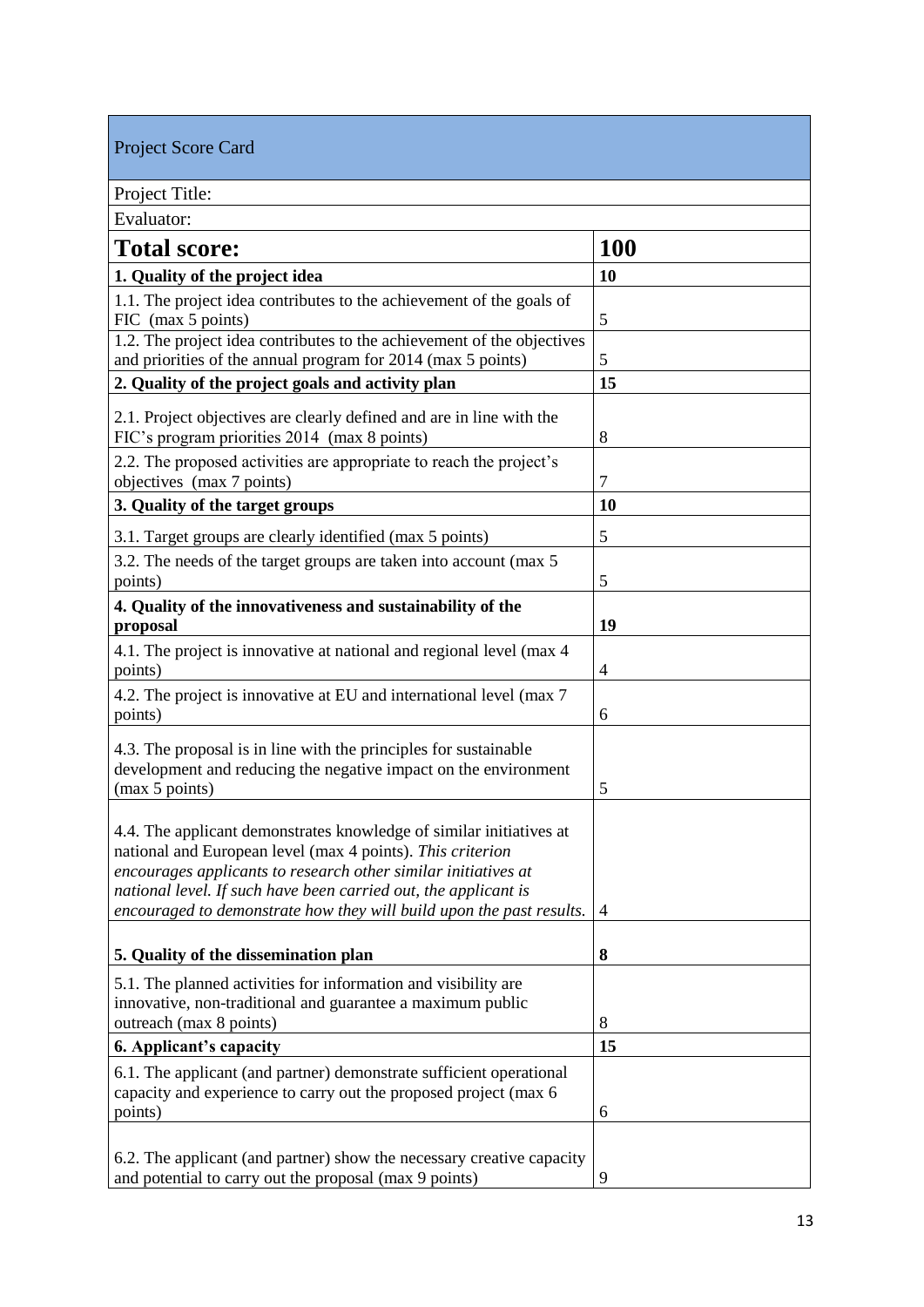| 7. Quality of the project budget and efficient use of the funding                                       | 12 |
|---------------------------------------------------------------------------------------------------------|----|
| 7.1. The project budget is realistic (max 6 points)                                                     | 6  |
| 7.2. The project budget foresees efficient use of the grant funds (max<br>$\frac{1}{2}$ 6 points)       | 6  |
| 9. The project involves partnership with cultural operators from<br>the Southwest Region (max 6 points) | 6  |
| 8. The project is submitted electronically (5 points)                                                   |    |

*Important*: Only project proposals which have passed the threshold of 60 points will be considered for funding. Proposals with less than 60 points will not be considered for funding even if funds are available. The unused funds will be included in the program budget for the next session of FIC.

*Important*: The decision of the Evaluation Committee is final and cannot be appealed.

## <span id="page-13-0"></span>**9. Grant Decision and Grant Agreement**

Grant payments will be made upon signing the Grant Agreement. A pre-financing payment in the amount of 70% оf the grant will be transferred to the beneficiary. Payment of the balance – the remaining 30% of the grant - will be paid to the beneficiary after submission to and acceptance by FIC of a final financial and narrative report.

The Model Financial and Technical Report is an integral part of the grant agreement.

If the beneficiary fails to fulfill the contractual obligations, the Fund will terminate the contract and may request full or partial reimbursement of the grant amounts already paid to the beneficiary.

## <span id="page-13-1"></span>**10. Communication with Applicants**

Applicants can send their inquiries to the Fund by September 15, 2014 to the following email: [fund@sofia-da.eu.](mailto:fund@sofia-da.eu)

Questions and answers will be published on the official website of the Fund for Innovation in Culture.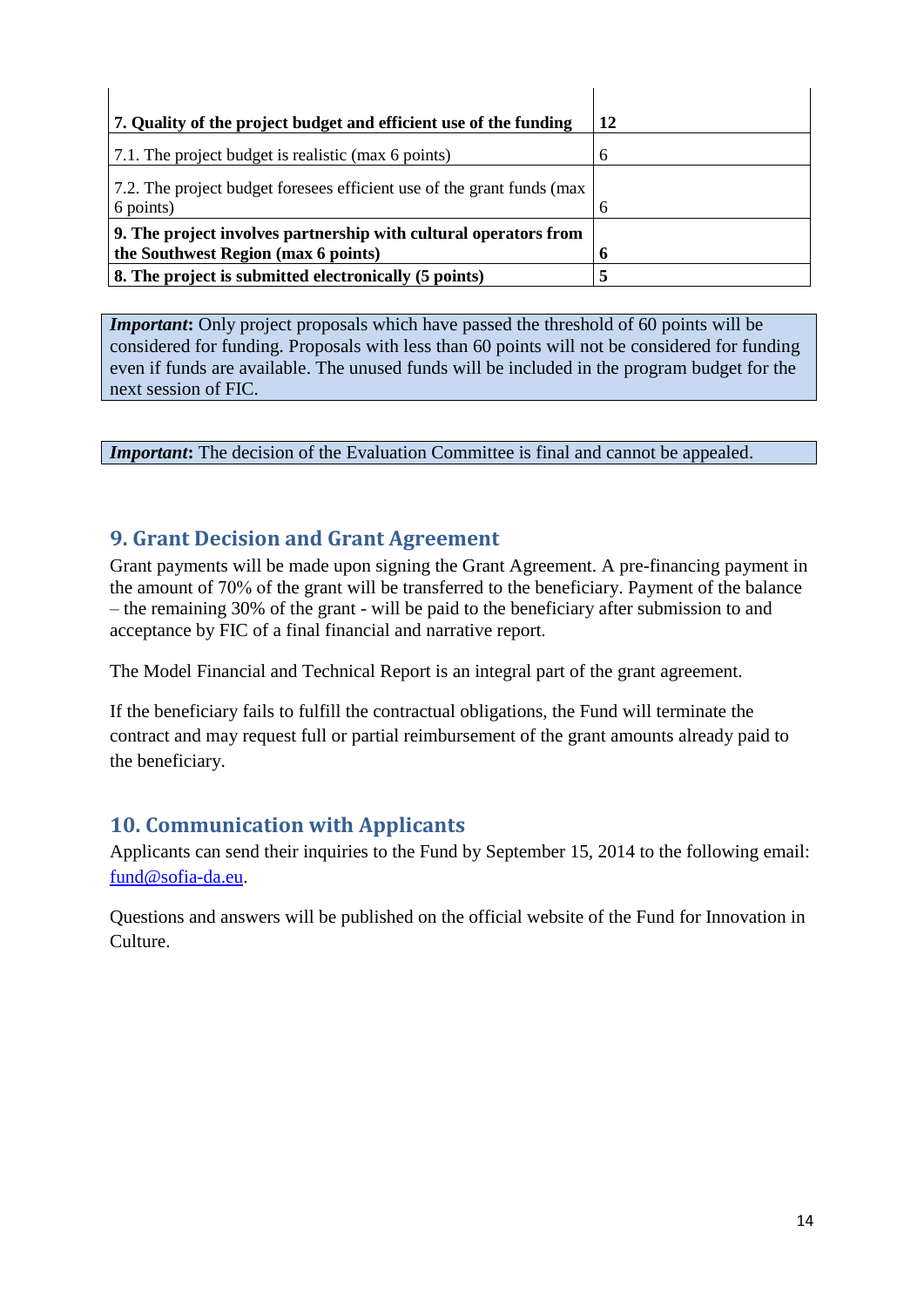# <span id="page-14-0"></span>**Annex 1: Declaration for Commitment and Voluntary Participation**

# **DECLARATION FOR COMMITMENT AND VOLUNTARY PARTICIPATION Sharing Sofia Program**

|                   | (name, family name)                                                 |  |
|-------------------|---------------------------------------------------------------------|--|
|                   |                                                                     |  |
|                   |                                                                     |  |
|                   |                                                                     |  |
| in my position of |                                                                     |  |
|                   |                                                                     |  |
|                   | Authorized representative of APPLICANT / Applicant – Natural person |  |
|                   |                                                                     |  |

......................................................................................................................................................... *(name of the organization or write "applicant – natural person")*

BULSTAT registration #..................................................................,

in the Sharing Sofia Program of the Fund for Innovations in Culture,

declare that:

- 1. My participation in the program of the Fund for Innovations in Culture and submission of a project application is voluntary.
- 2. I accept the terms of reference of the Fund and pledge to be a responsible partner of the Fund for Innovations in Culture and, if awarded a grant, to carry out the project proposal to achieve the goals of the Fund.

| Place |  |
|-------|--|

*Name***:** *(signature)*

*Signature and stamp of organization*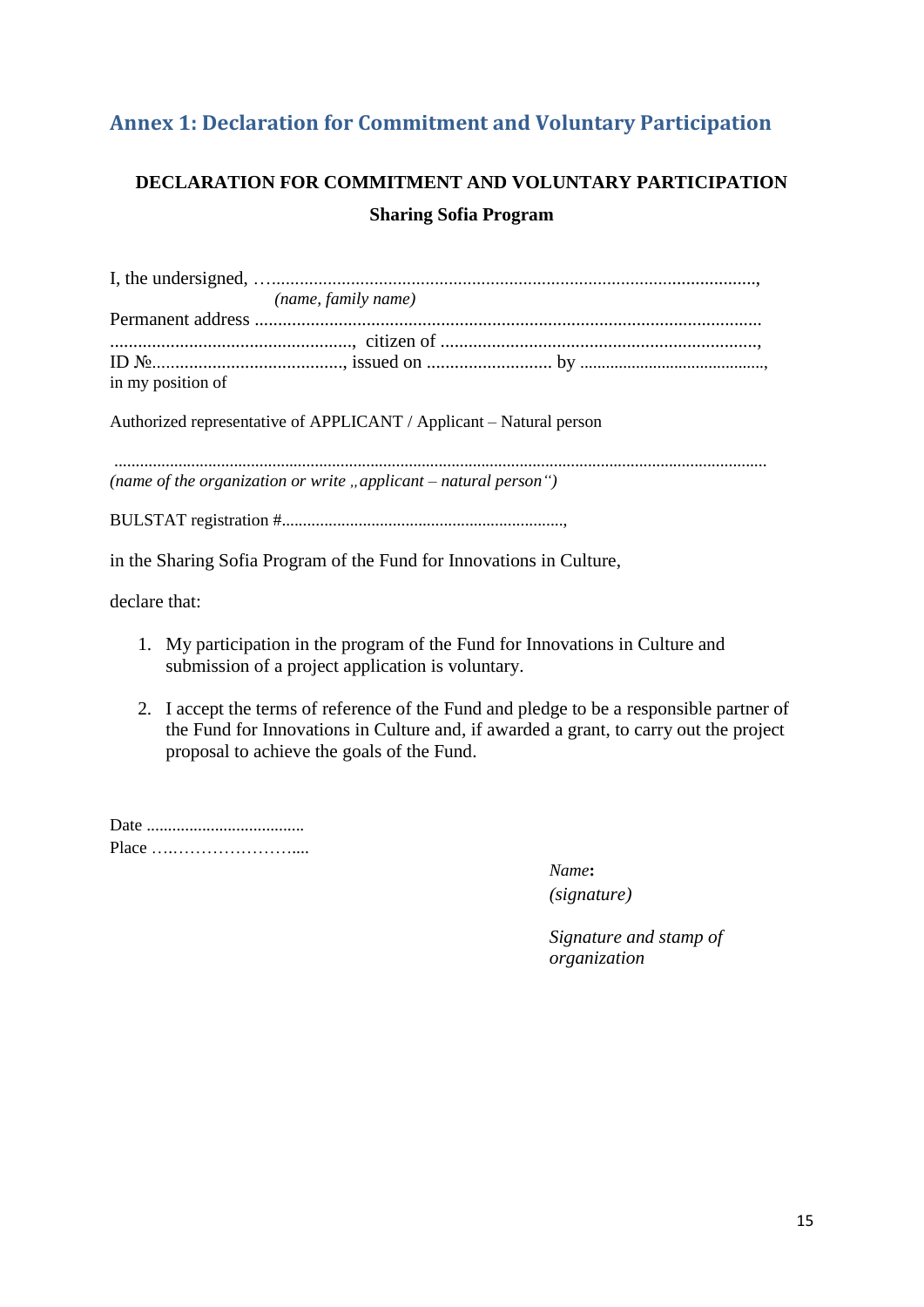# <span id="page-15-0"></span>**Annex 2: Declaration for Specific eligibility requirements**

## **DECLARATION FOR SPECIFIC ELIGIBILITY REQUIREMENTS**

|                   | (name, family name) |  |
|-------------------|---------------------|--|
|                   |                     |  |
|                   |                     |  |
|                   |                     |  |
| in my position of |                     |  |

Authorized representative of the APPLICANT/ Applicant – Natural person

.............................................................................................................................. *(name of organization or write "Applicant – natural person")* BULSTAT registration ……………….................................................................

In the Sharing Sofia Program of the Fund for Innovations in Culture,

declare, that:

- I have no outstanding tax obligations to the State or Sofia Municipality;
- I have not been found guilty or convicted for crimes against property;
- I am not a municipal councilor and/or person employed in the administration of Sofia Municipality (*For legal entities*) No members of Sofia Municipal Council or the administration of Sofia Municipality hold executive positions in the management bodies of the organization, which I represent (members of the managing and supervisory boards, executive director);
- *(Please remove what does not apply) For legal entities:* The organization that I represent has not been found guilty of misuse of EU funds; *For natural persons:* I have not been found guilty of misuse of EU funds.
- *(Please remove what does not apply) For legal entities:* The organization that I represent has not failed to meet its contractual obligations under a previous grant award procedure from Sofia Municipality; *For natural persons:* I have not failed to meet my contractual obligations under a previous grant award procedure from Sofia Municipality;
- *(Please remove what does not apply) For legal entities:* The organization that I represent has not been found incompliant, by a judgment of a competent authority, with its obligations relating to the payment of social security contributions or the payment of taxes in accordance with the legal provisions of the State or of Sofia Municipality, with the exception of cases when the competent authority has granted deferment or forbearance of payments. *For natural persons:* I have no outstanding financial obligations to the State or to Sofia Municipality, confirmed by a judgment of a competent authority, or obligations relating to the payment of social security contributions (with the exception of cases when the competent authority has granted deferment or forbearance of payments).

Name of legal representative: *(Signature) (Signature and stamp of organization)*